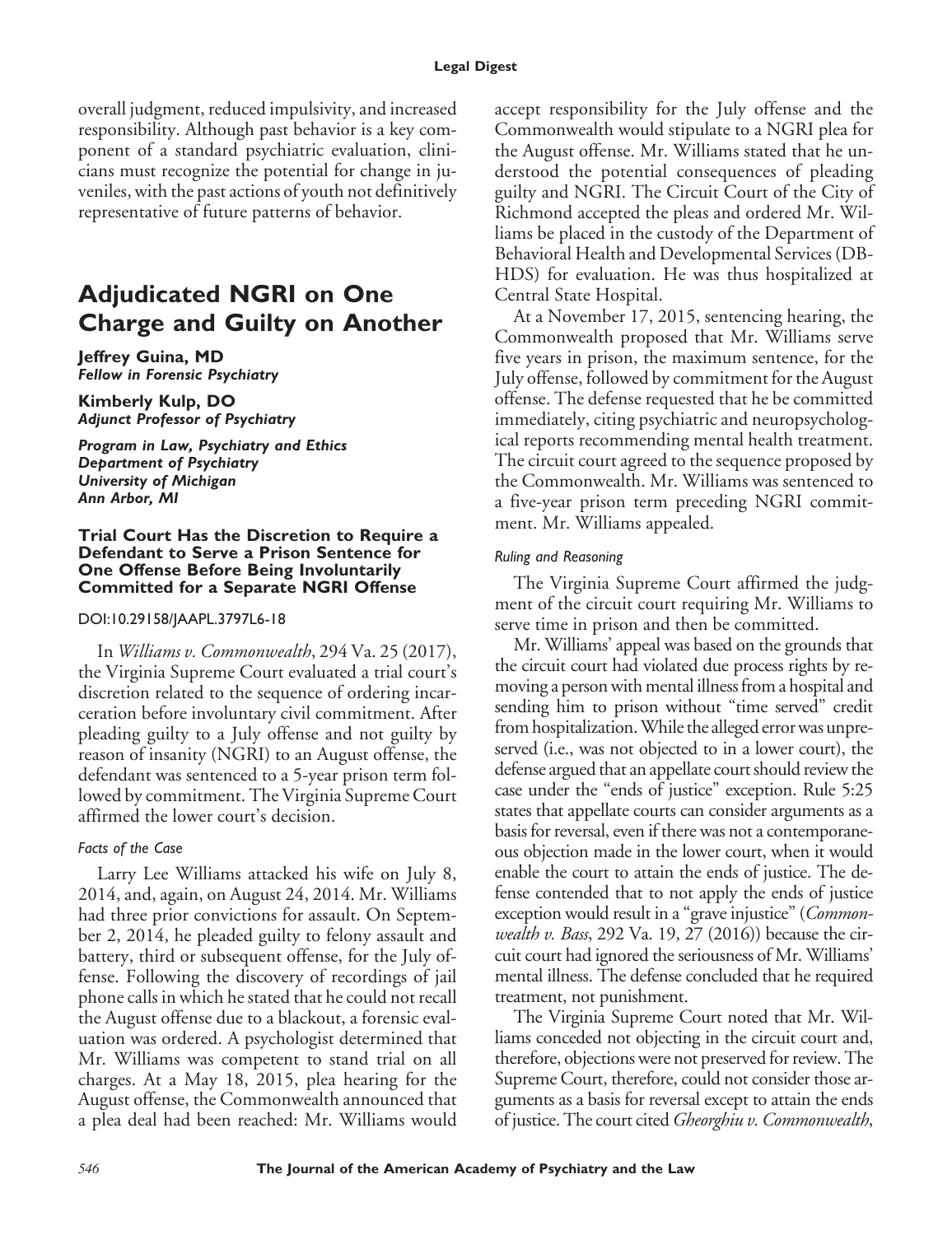280 Va. 678, 689 (2010), which ruled that the ends of justice exception should be applied "in very limited circumstances," such as when the record established that an element of a crime did not actually occur. The court argued that sentence sequencing did not result in a grave injustice as there was due process involving a hearing in which the defendant had counsel, could present evidence, and could be heard. Mr. Williams, as a competent defendant, had pleaded guilty to the July offense, which occurred before his temporary insanity.Mr.Williams never objected to the prison sentence but had merely objected to the sequencing, for which the court argued there was no statutory direction. Furthermore, the court noted that the Department of Corrections would be required by Virginia statute (Code § 53.1- 32[A] (2012)) and case law (*Estelle v. Gamble*, 429 U.S. 97, (1976)) to provide mental health treatment to Mr. Williams during his prison sentence. The court contended that Mr. Williams could be transferred to an outside facility, should the need arise. Therefore, the court concluded that there was no manifest injustice with regard to delaying the commitment of a person with mental illness to a psychiatric hospital in favor of serving a prison sentence.

## *Dissent*

In dissent, Justice J. Powell argued that it was a grave injustice to require Mr. Williams to be incarcerated before being committed. He noted that Virginia statute (Code § 19.2-182.2 (2012)) stated that NGRI acquittees "shall" be placed in the custody of DBHDS. Justice Powell argued that, because Mr. Williams was incarcerated after the sentencing hearing, the mandates of the NGRI commitment statute were not followed. Meanwhile, the court did not use its discretion to "suspend imposition of sentence or suspend the sentence in whole or part" (Code § 19.2-303 (2011)), even though the code for felony assault and battery, third or subsequent offense (Code § 18.2-10[f] (2017)), allowed for discretionary sentencing up to five years. Because the NGRI disposition was mandatory, but the criminal sentencing was discretionary, Justice Powell argued that the circuit court erred and abused its discretion. Therefore, Justice Powell concluded that the ends of justice exception applied and should have resulted in reversal.

## *Concurrence*

In concurrence, Justice J. Mims explicitly agreed with Justice Powell's argument that statutory law (Code § 19.2-182.2 (2012)) required NGRI acquittees to be committed, but argued that the circuit court had complied with the law because it had placed Mr. Williams in DBHDS custody for evaluation immediately after accepting his NGRI plea.

Justice Mims reluctantly agreed with the majority's ruling regarding the ends of justice exception. However, he lamented the inadequate statutory direction regarding the prioritization of incarceration and NGRI commitment, and he urged state legislative action. He further noted that medical care is the principal function of hospitals, while it is only an incidental function of prisons.

## *Discussion*

*Williams v. Commonwealth* brings together various, often colliding, facets of forensic psychiatry. In question is the prioritization of treatment and punishment for persons with mental illness who become involved in the criminal justice system. There is often a single adjudication and disposition for offenses committed within a similar time frame. That is, a person with mental illness who committed offenses is either found guilty and incarcerated, or NGRI and committed. Sometimes, charges are dropped or consolidated.

Sequencing prioritization most commonly arises in scenarios involving being found guilty for an offense committed during an NGRI commitment, or being found NGRI for an offense committed during incarceration. Typically, there is no statutory direction about sequencing in such cases. Though Justice Powell's dissent in *Williams* argued that there was implied statutory direction based on the NGRI commitment statute being mandatory and the felony assault and battery sentencing being discretionary, Justice Mims' concurrence pointed out that the circuit court had already complied with the NGRI mandate in Code of Virginia § 19.2- 182.2 (2012) (italics added for emphasis): The court *shall* place the person so acquitted ("the acquittee") in *temporary* custody of the Commissioner of Mental Health, Mental Retardation and Substance Abuse Services (here in after referred to in this chapter as the "Commissioner") for *evaluation* as to whether the acquittee may be released with or without conditions or requires commitment.

The statute proceeds to explain the procedures related to the evaluation, but it does not provide explicit direction about disposition and certainly not as it might apply to a case like Mr. Williams'. Justice Mims wrote that one of his reasons for writing a separate concurrence was to emphasize the need for legislative action in providing sequencing direction